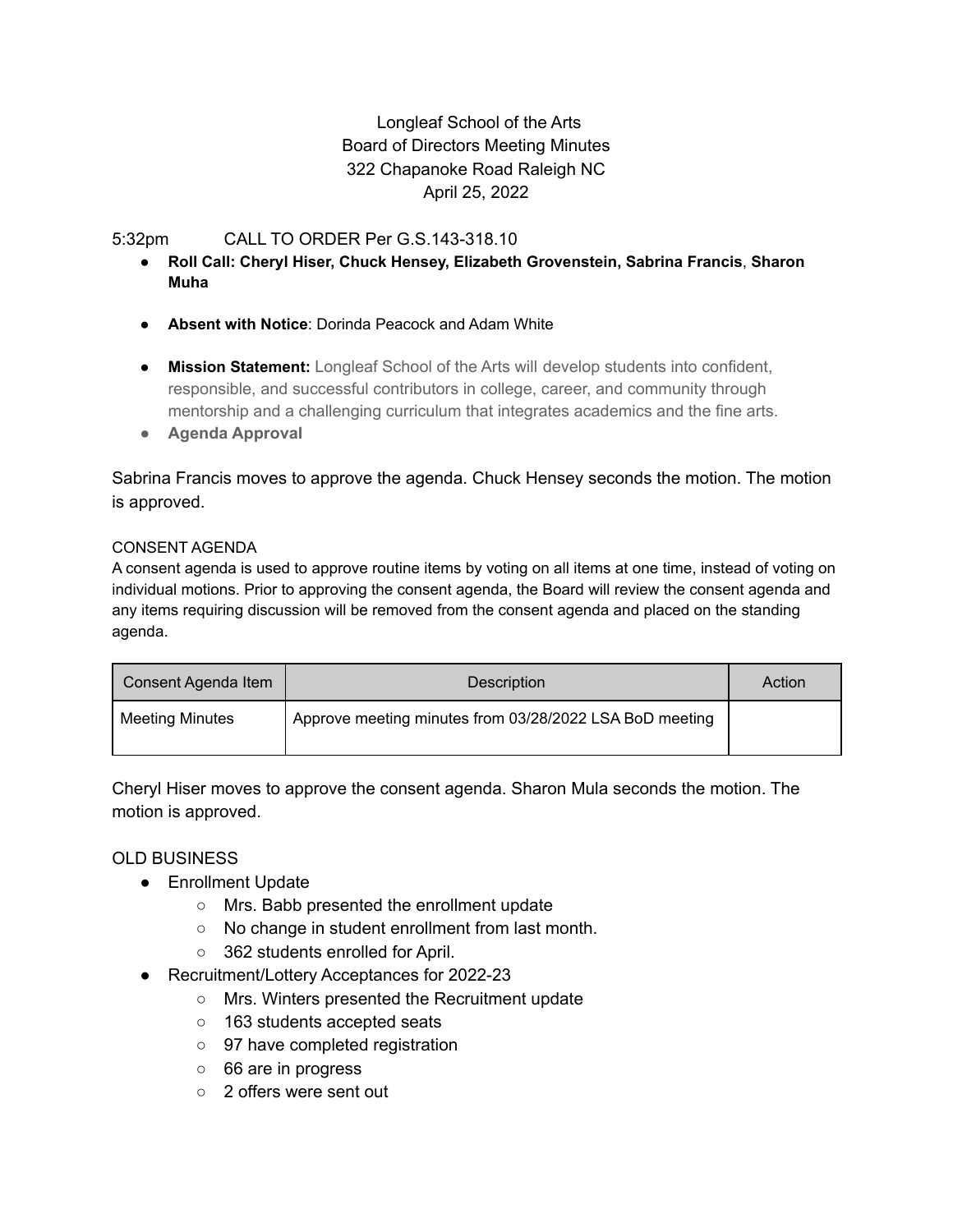- $\circ$  2 applications are on the waitlist. Offers will be extended to one of these two.
- We have had successful family tours and recieved excellent feedback.
- Accepted:
	- 9th 128
	- 10th -- 21
	- 11th 14
- Offered
	- 9th 2
- Waitlist
	- 9th 1
	- 11th 1 (will be offered)

## HEAD OF SCHOOL REPORT

- Report cards went home March 30
- April 5: PTSA held taco tuesday. Thank You to the PTSA.
- April 6: coffee with counselors was held.
- April 7: The first egg hunt was held. LSA sunshine committee held it.
- April 7: Cabaret auditions were held
- Spring break during spring break the dance ensemble traveled to Miami. They attended master classes and performed.
- April 19: Two tests: PSAT for 10th grade. Armed Services Vocational Aptitude Battery (ASVAB) for Juniors and Seniors; applicants who score 50% or higher qualify for enlistment.
- April 22: The Chorus performance was held.
- Prom will be held this Friday at the Royal Banquet Hall in Raleigh. This will be for Juniors and Seniors.

## NEW BUSINESS

- LSA mask/face coverings:
	- The policy is that masks are optional.
	- There were a total of 6 COVID cases this month.
	- Several cases were at the end of spring break.
	- Today, there were two calls about positive COVID tests.
	- $\circ$  Cheryl Hiser moves to approve to continue with the mask optional. Elizabeth Grovenstein seconds the motion. Chuck Hensey asks if we should vote for June as well. Elizabeth Grovenstein confirms that the law requires a monthly vote.
	- The motion is approved.
- Proposed Naloxone Policy
	- Nurse Herbst presents a proposal for a Naloxone Policy.
	- There is an opioid epidemic in NC. Nurse Herbst is proposing to have Naloxone at the school. This is the medication used when there is an opioid overdose.
	- In WCPSS the resource officers handle this.
	- In 2021, 4000 people died in NC due to drug overdoses.